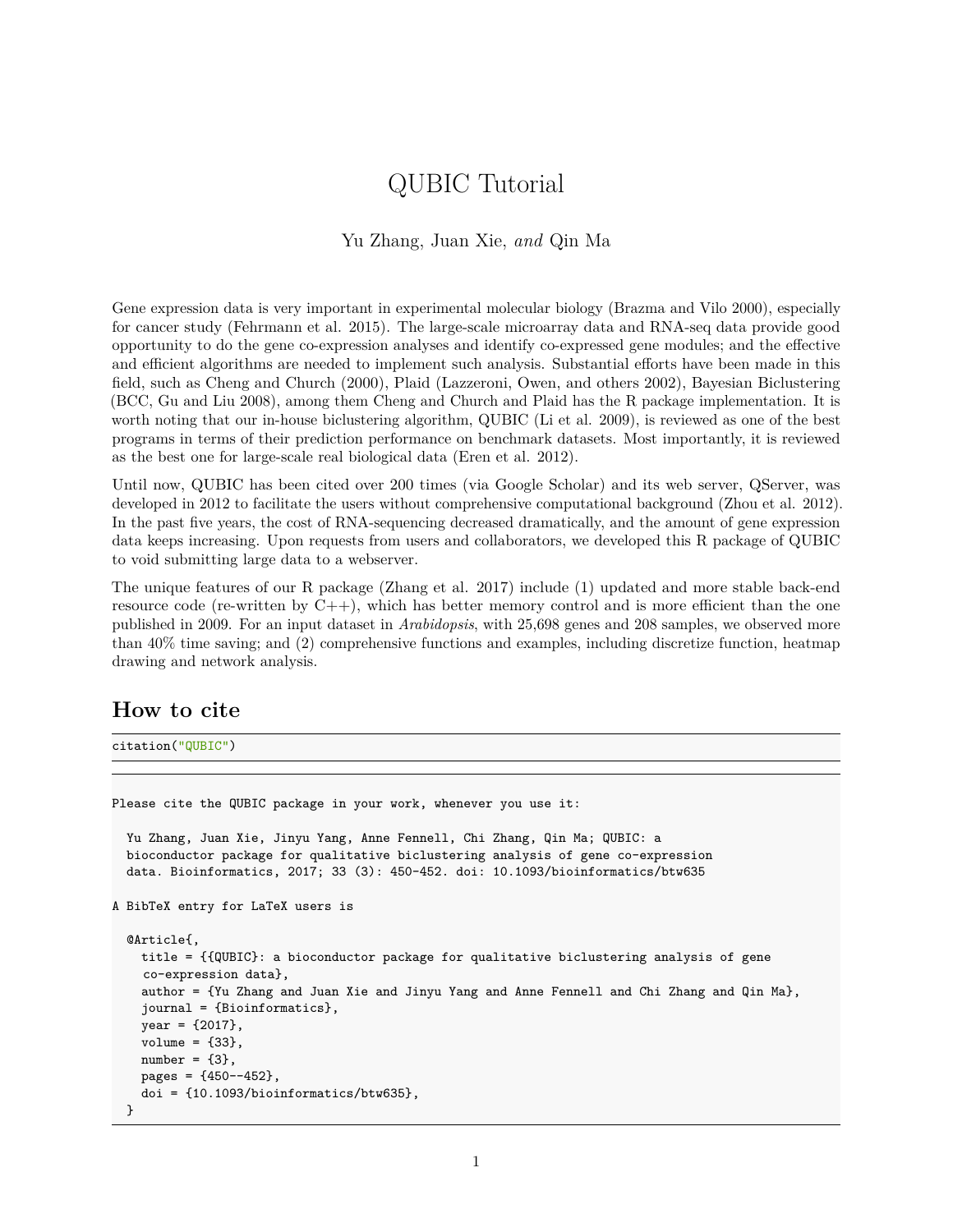## **Other languages**

If R is not your thing, there is also [a C version of](https://github.com/maqin2001/QUBIC) QUBIC.

# **Help**

If you are having trouble with this R package, contact [the maintainer, Yu Zhang.](mailto:zy26@jlu.edu.cn)

# **Install and load**

Stable version from BioConductor

```
if (!requireNamespace("BiocManager", quietly = TRUE))
    install.packages("BiocManager")
```
BiocManager::**install**("QUBIC")

Or development version from GitHub

```
install.packages("devtools")
devtools::install_github("zy26/QUBIC")
```
Load QUBIC

**library**("QUBIC")

# **Functions**

There are nine functions provided by QUBIC package.

- qudiscretize()creates a discrete matrix for a given gene expression matrix;
- BCQU()performs a qualitative biclustering for real matrix;
- BCQUD()performs a qualitative biclustering for discretized matrix;
- quheatmap()can draw heatmap for singe bicluster or overlapped biclusters;
- qunetwork() can automatically create co-expression networks based on the identified biclusters by QUBIC;
- qunet2xml()can convert the constructed co-expression networks into XGMML format for further network analysis in Cytoscape, Biomax and JNets;
- *query-based biclustering* allows users to input additional biological information to guide the biclustering progress;
- *bicluster expanding* expands existing biclusters under specified consistency level;
- *biclusters comparison* compares biclusters obtained via different algorithms or parameters.

The following examples illustrate how these functions work.

## **Example of a random matrix with two diferent embedded biclusters**

```
library(QUBIC)
set.seed(1)
# Create a random matrix
test <- matrix(rnorm(10000), 100, 100)
colnames(test) <- paste("cond", 1:100, sep = "_")
rownames(test) <- paste("gene", 1:100, sep = "_")
```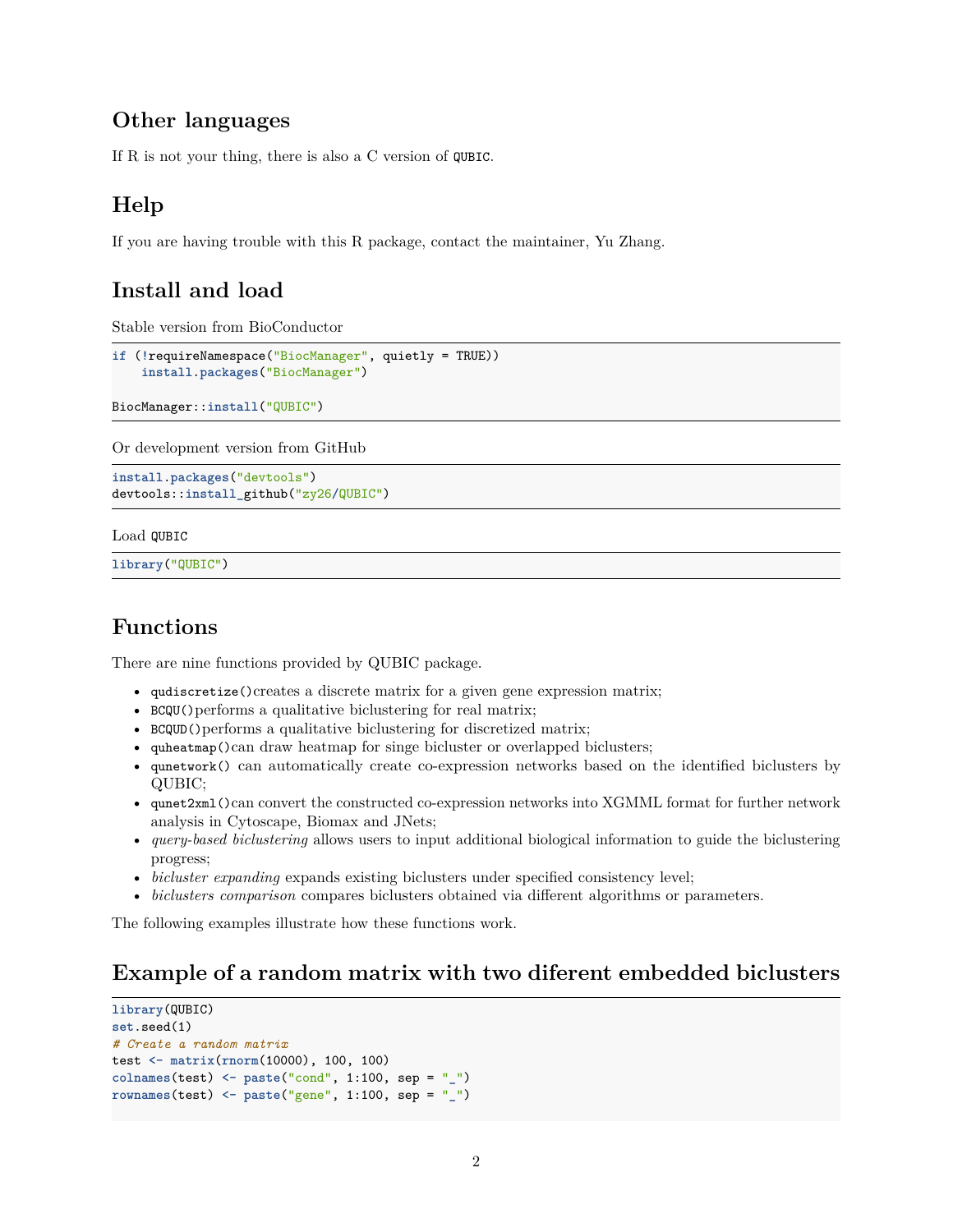```
# Discretization
matrix1 <- test[1:7, 1:4]
matrix1
```

|  | ## cond_1 cond_2 cond_3 cond_4                        |            |
|--|-------------------------------------------------------|------------|
|  | ## gene_1 -0.6264538 -0.62036668 0.4094018 0.89367370 |            |
|  | ## gene_2 0.1836433 0.04211587 1.6888733 -1.04729815  |            |
|  | ## gene_3 -0.8356286 -0.91092165 1.5865884 1.97133739 |            |
|  | ## gene_4 1.5952808 0.15802877 -0.3309078 -0.38363211 |            |
|  | ## gene_5 0.3295078 -0.65458464 -2.2852355 1.65414530 |            |
|  | ## gene_6 -0.8204684 1.76728727 2.4976616 1.51221269  |            |
|  | ## gene_7 0.4874291 0.71670748 0.6670662              | 0.08296573 |

```
matrix2 <- qudiscretize(matrix1)
matrix2
```

| ## |                 |      | cond_1 cond_2 cond_3 cond_4 |    |    |
|----|-----------------|------|-----------------------------|----|----|
|    | ## gene_1       | $-1$ | Ω                           |    | 1  |
|    | $#$ # gene 2    | 0    | Ω                           | 1  | -1 |
|    | ## gene_3       | 0    | $-1$                        | 0  | 1  |
|    | $#$ # gene 4    | 1    | 0                           | ∩  | -1 |
|    | ## gene_5       | 0    | 0                           | -1 | 1  |
|    | ## gene_6       | -1   | ი                           | 1  | ∩  |
|    | $#$ # gene $_7$ | ი    |                             | ∩  | -1 |

```
# Fill bicluster blocks
t1 <- runif(10, 0.8, 1)
t2 <- runif(10, 0.8, 1) * (-1)
t3 <- runif(10, 0.8, 1) * sample(c(-1, 1), 10, replace = TRUE)
test[11:20, 11:20] <- t(rep(t1, 10) * rnorm(100, 3, 0.3))
test[31:40, 31:40] <- t(rep(t2, 10) * rnorm(100, 3, 0.3))
test[51:60, 51:60] <- t(rep(t3, 10) * rnorm(100, 3, 0.3))
```
#### *# QUBIC*

```
res <- biclust::biclust(test, method = BCQU())
summary(res)
```
#### ##

```
## An object of class Biclust
##
## call:
## biclust::biclust(x = test, method = BCQU())
##
## Number of Clusters found: 40
##
## Cluster sizes:
## BC 1 BC 2 BC 3 BC 4 BC 5 BC 6 BC 7 BC 8 BC 9 BC 10 BC 11 BC 12 BC 13 BC 14
## Number of Rows: 10 10 9 9 3 5 3 3 2 3 3 3 2 2
## Number of Columns: 9 9 8 7 5 3 5 5 6 4 4 4 6 6
## BC 15 BC 16 BC 17 BC 18 BC 19 BC 20 BC 21 BC 22 BC 23 BC 24 BC 25 BC 26 BC 27
## Number of Rows: 2 2 2 2 2 2 2 2 2 2 2 2 2
## Number of Columns: 6 6 6 6 6 6 6 5 5 5 5 5 5
## BC 28 BC 29 BC 30 BC 31 BC 32 BC 33 BC 34 BC 35 BC 36 BC 37 BC 38 BC 39 BC 40
## Number of Rows: 2 2 2 2 2 2 2 2 2 2 2 2 2
## Number of Columns: 5 5 5 5 5 5 5 5 5 5 5 5 5
```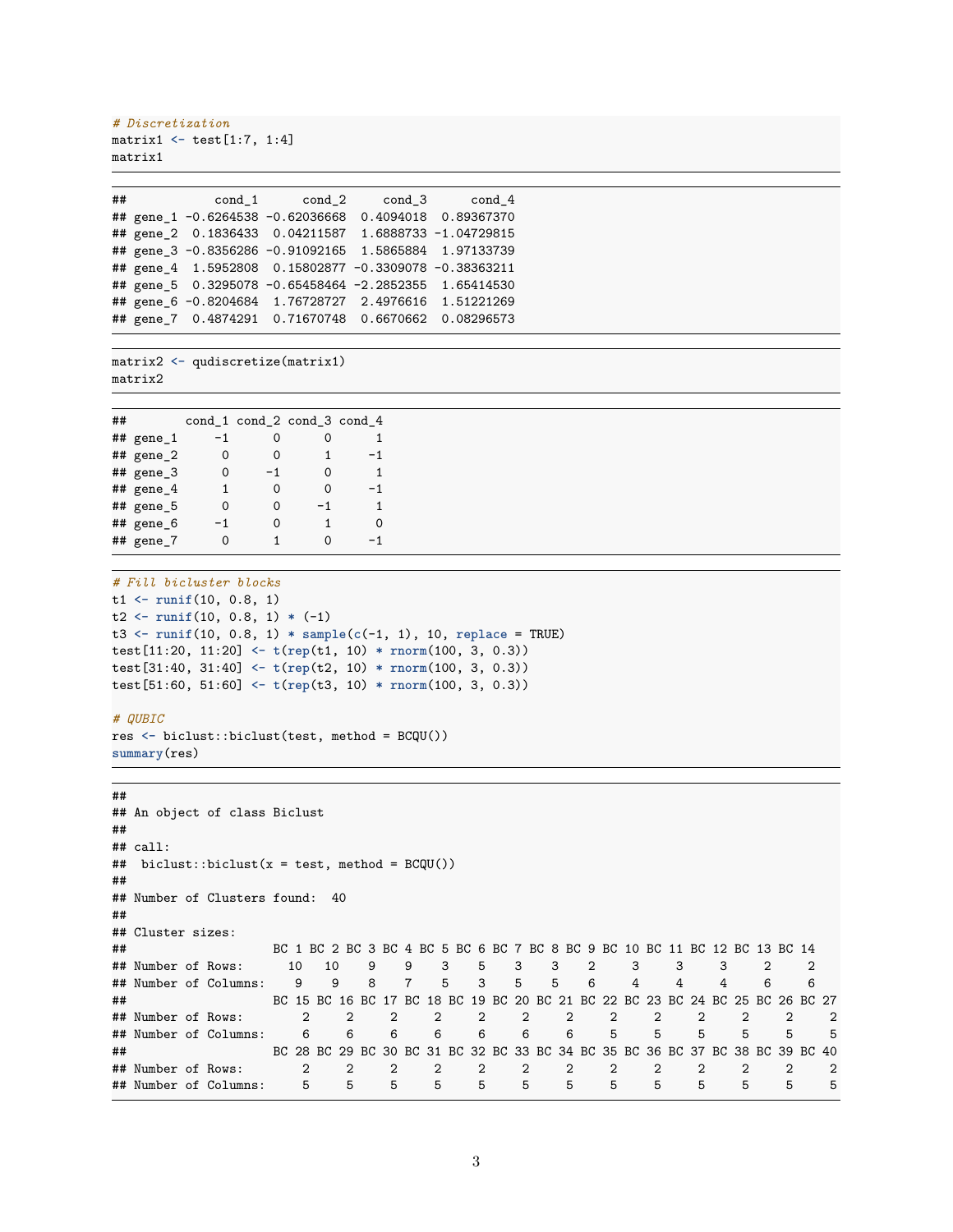```
# Show heatmap
hmcols <- colorRampPalette(rev(c("#D73027", "#FC8D59", "#FEE090", "#FFFFBF",
    "#E0F3F8", "#91BFDB", "#4575B4")))(100)
# Specify colors
```
 $par(max = c(4, 5, 3, 5) + 0.1)$ quheatmap(test, res, number = **c**(1, 3), **col** = hmcols, showlabel = TRUE)



Figure 1: Heatmap for two overlapped biclusters in the simulated matrix

## **Example of** *Saccharomyces cerevisiae*

```
library(QUBIC)
data(BicatYeast)
# Discretization
```

```
matrix1 <- BicatYeast[1:7, 1:4]
matrix1
```

| ## |              |              | cold_green_6h cold_green_24h cold_roots_6h cold_roots_24h |               |               |
|----|--------------|--------------|-----------------------------------------------------------|---------------|---------------|
|    | ## 249364 at | $-0.2759300$ | $-0.5108508$                                              | 1.74476670    | 2.12442300    |
|    | ## 253423 at | $-0.9405282$ | 3.2669048                                                 | $-0.37776557$ | 0.06860917    |
|    | ## 250327 at | 1.6419950    | 1.4484175                                                 | 0.33474782    | $-0.15095752$ |
|    | ## 247474 at | 0.6903505    | 1.6705408                                                 | 0.04386528    | $-0.45295456$ |
|    | ## 252661 at | 1.7493315    | 0.9260773                                                 | 2.05519100    | 2.11200260    |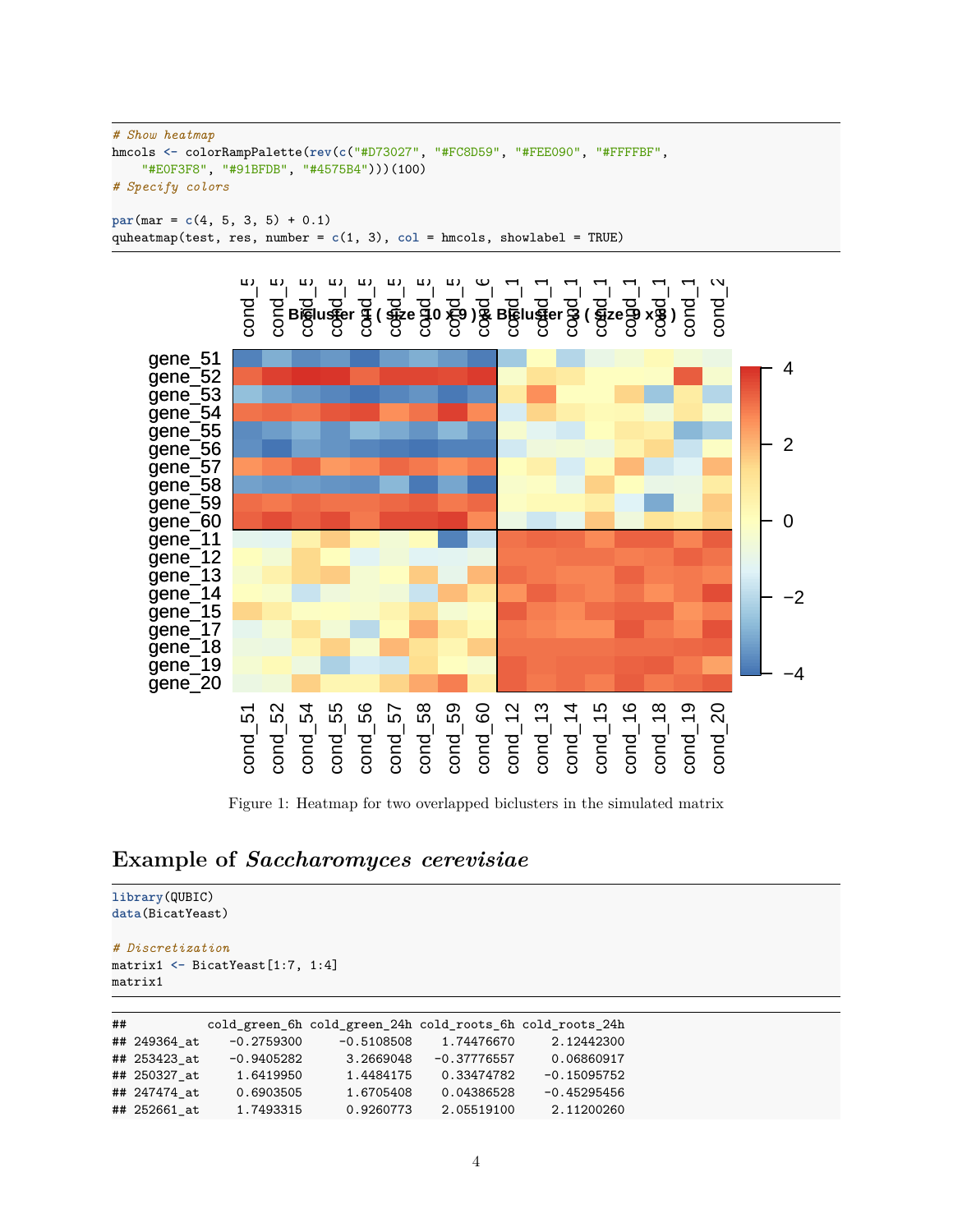| ## 258239 at | 0.6110116 | $-0.6083303$ | 0.60419910 | 0.43582130 |
|--------------|-----------|--------------|------------|------------|
| ## 248910 at | 1.4501406 | $-0.3107802$ | 0.16640233 | 0.37186486 |

```
matrix2 <- qudiscretize(matrix1)
matrix2
```

| ## |              | cold_green_6h cold_green_24h cold_roots_6h cold_roots_24h |  |
|----|--------------|-----------------------------------------------------------|--|
|    | ## 249364_at |                                                           |  |
|    | ## 253423_at |                                                           |  |
|    | ## 250327_at |                                                           |  |
|    | ## 247474_at |                                                           |  |
|    | ## 252661_at |                                                           |  |
|    | ## 258239_at |                                                           |  |
|    | ## 248910 at |                                                           |  |

```
# QUBIC
```
x **<-** BicatYeast

**system**.**time**(res **<-** biclust::biclust(x, method = BCQU()))

## user system elapsed ## 0.086 0.004 0.076

```
summary(res)
```

```
##
## An object of class Biclust
##
## call:
## biclust::biclust(x = x, method = BCQU())
##
## Number of Clusters found: 77
##
## Cluster sizes:
## BC 1 BC 2 BC 3 BC 4 BC 5 BC 6 BC 7 BC 8 BC 9 BC 10 BC 11 BC 12 BC 13 BC 14
## Number of Rows: 72 53 37 80 56 98 47 26 45 35 29 34 42 33
## Number of Columns: 4 5 7 3 4 2 4 7 4 5 6 5 4 5
## BC 15 BC 16 BC 17 BC 18 BC 19 BC 20 BC 21 BC 22 BC 23 BC 24 BC 25 BC 26 BC 27
## Number of Rows: 41 41 32 53 39 38 74 29 47 23 27 22 33
## Number of Columns: 4 4 5 3 4 4 2 5 3 6 5 6 4
## BC 28 BC 29 BC 30 BC 31 BC 32 BC 33 BC 34 BC 35 BC 36 BC 37 BC 38 BC 39 BC 40
## Number of Rows: 41 40 19 51 20 16 32 31 23 30 44 44 41
## Number of Columns: 3 3 6 2 5 6 3 3 4 3 2 2 2
## BC 41 BC 42 BC 43 BC 44 BC 45 BC 46 BC 47 BC 48 BC 49 BC 50 BC 51 BC 52 BC 53
## Number of Rows: 13 39 26 39 19 25 25 25 25 8 36 9 8
## Number of Columns: 6 2 3 2 4 3 3 3 3 9 2 8 9
## BC 54 BC 55 BC 56 BC 57 BC 58 BC 59 BC 60 BC 61 BC 62 BC 63 BC 64 BC 65 BC 66
## Number of Rows: 12 18 23 16 32 31 20 28 14 11 18 18 17
## Number of Columns: 6 4 3 4 2 2 3 2 4 5 3 3 3
## BC 67 BC 68 BC 69 BC 70 BC 71 BC 72 BC 73 BC 74 BC 75 BC 76 BC 77
## Number of Rows: 24 24 9 14 14 20 12 9 17 8 3
## Number of Columns: 2 2 5 3 3 2 3 4 2 3 5
```
We can draw heatmap for single bicluster.

*# Draw heatmap for the second bicluster identified in Saccharomyces cerevisiae data*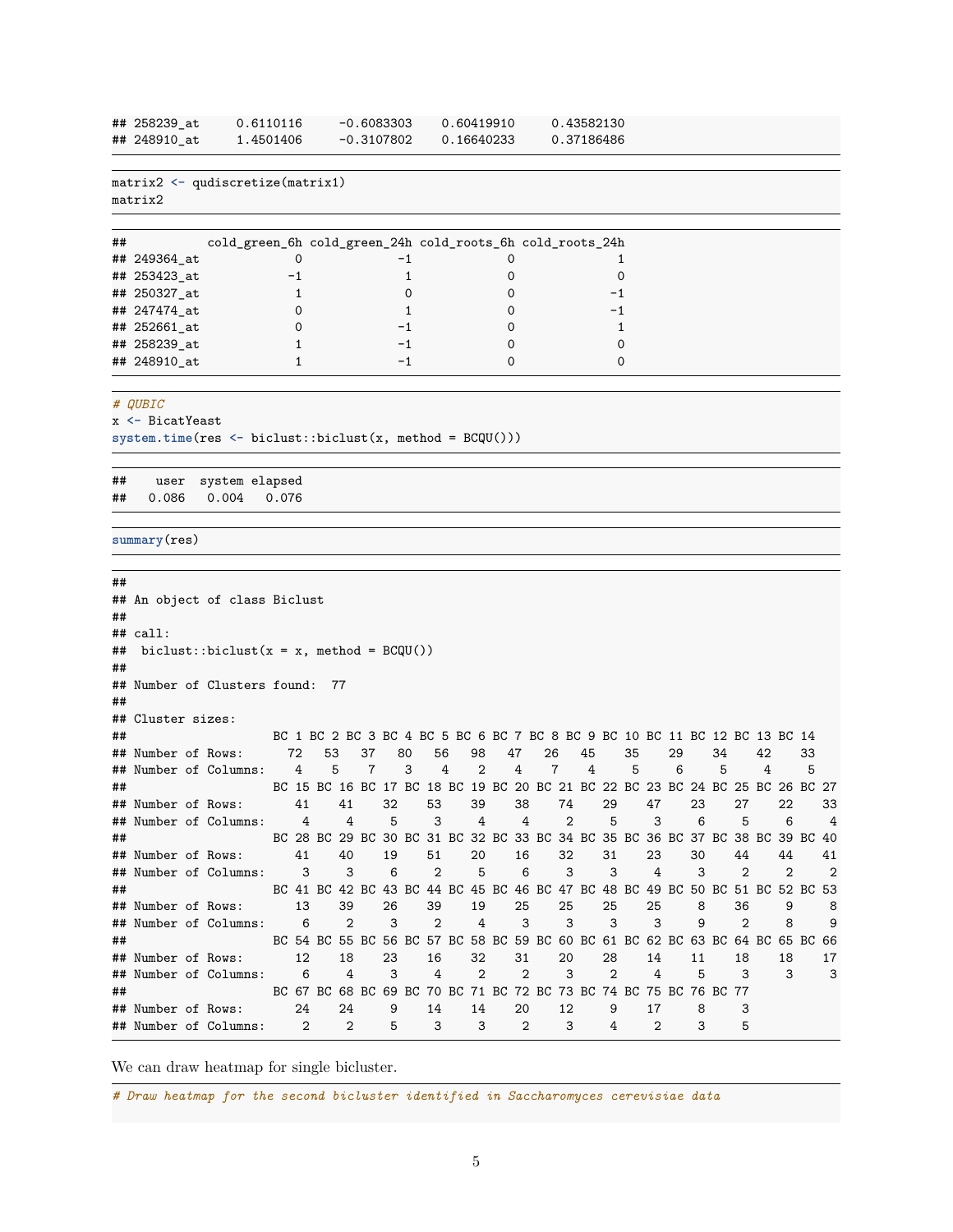```
library(RColorBrewer)
paleta <- colorRampPalette(rev(brewer.pal(11, "RdYlBu")))(11)
par(mar = c(5, 4, 3, 5) + 0.1, mgp = c(0, 1, 0), cex.lab = 1.1, cex.axis = 0.5,
    cex.mainloop = 1.1)quheatmap(x, res, number = 2, showlabel = TRUE, col = paleta)
```


## **Bicluster 2 (size 53 x 5 )**

Figure 2: Heatmap for the second bicluster identified in the *Saccharomyces cerevisiae* data. The bicluster consists of 53 genes and 5 conditions

We can draw heatmap for overlapped biclusters.

```
# Draw for the second and third biclusters identified in Saccharomyces cerevisiae data
par(mar = c(5, 5, 5, 5), cex.lab = 1.1, cex.axis = 0.5, cex.main = 1.1)
paleta <- colorRampPalette(rev(brewer.pal(11, "RdYlBu")))(11)
quheatmap(x, res, number = c(2, 3), showlabel = TRUE, col = paleta)
```
We can draw network for single bicluster.

```
# Construct the network for the second identified bicluster in Saccharomyces cerevisiae
net \leq qunetwork(x, res, number = 2, group = 2, method = "spearman")
if (requireNamespace("qgraph", quietly = TRUE))
    qgraph::qgraph(net[[1]], groups = net[[2]], layout = "spring", minimum = 0.6,
        color = cbind(rainbow(length(net[[2]]) - 1), "gray"), edge.label = FALSE)
```
## Warning in qgraph::qgraph(net[[1]], groups = net[[2]], layout = "spring", : The following ## arguments are not documented and likely not arguments of qgraph and thus ignored: edge.label

We can also draw network for overlapped biclusters.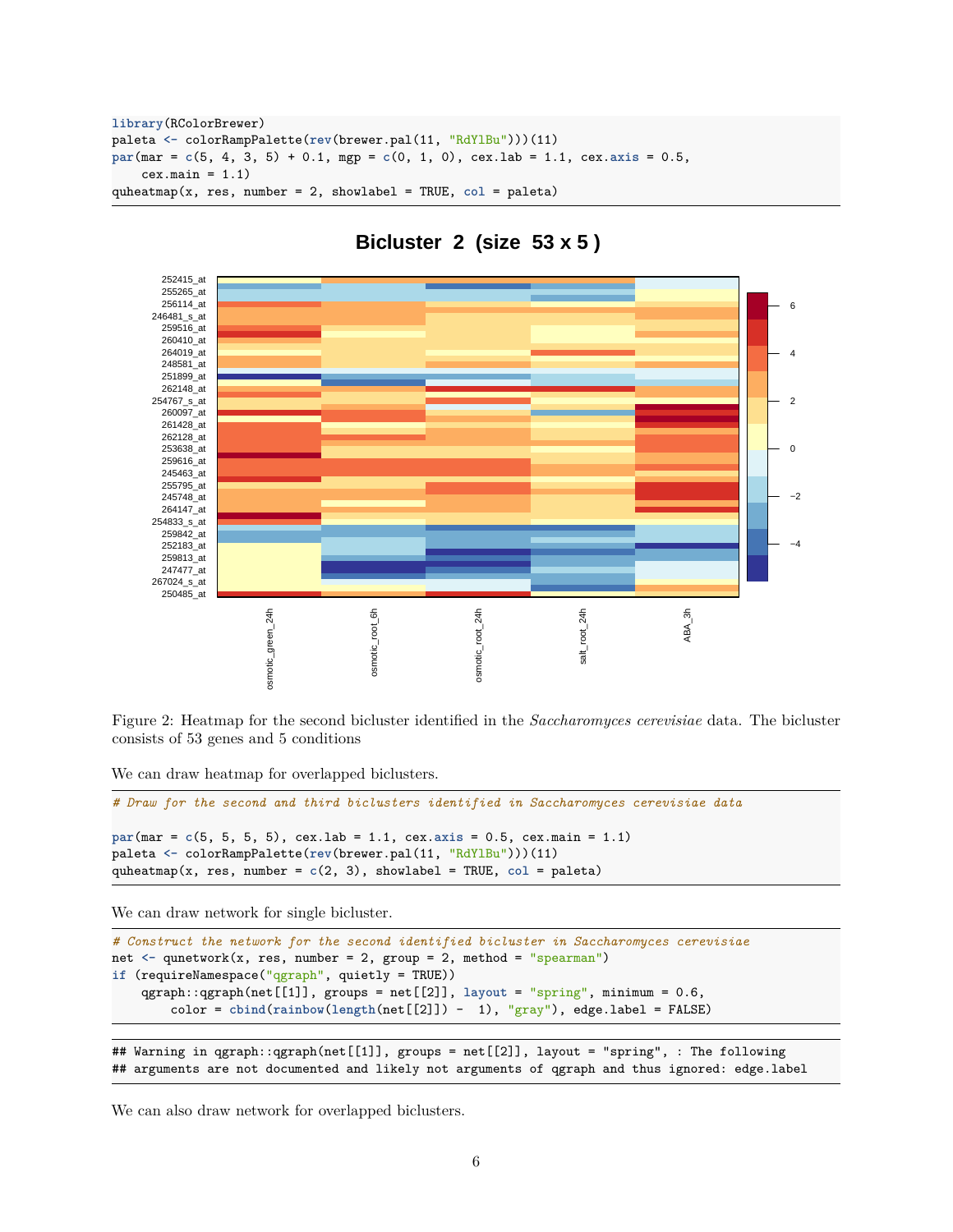

Figure 3: Heatmap for the second and third biclusters identified in the *Saccharomyces cerevisiae* data. Bicluster #2 (topleft) consists of 53 genes and 5 conditions, and bicluster #3 (bottom right) consists of 37 genes and 7 conditions.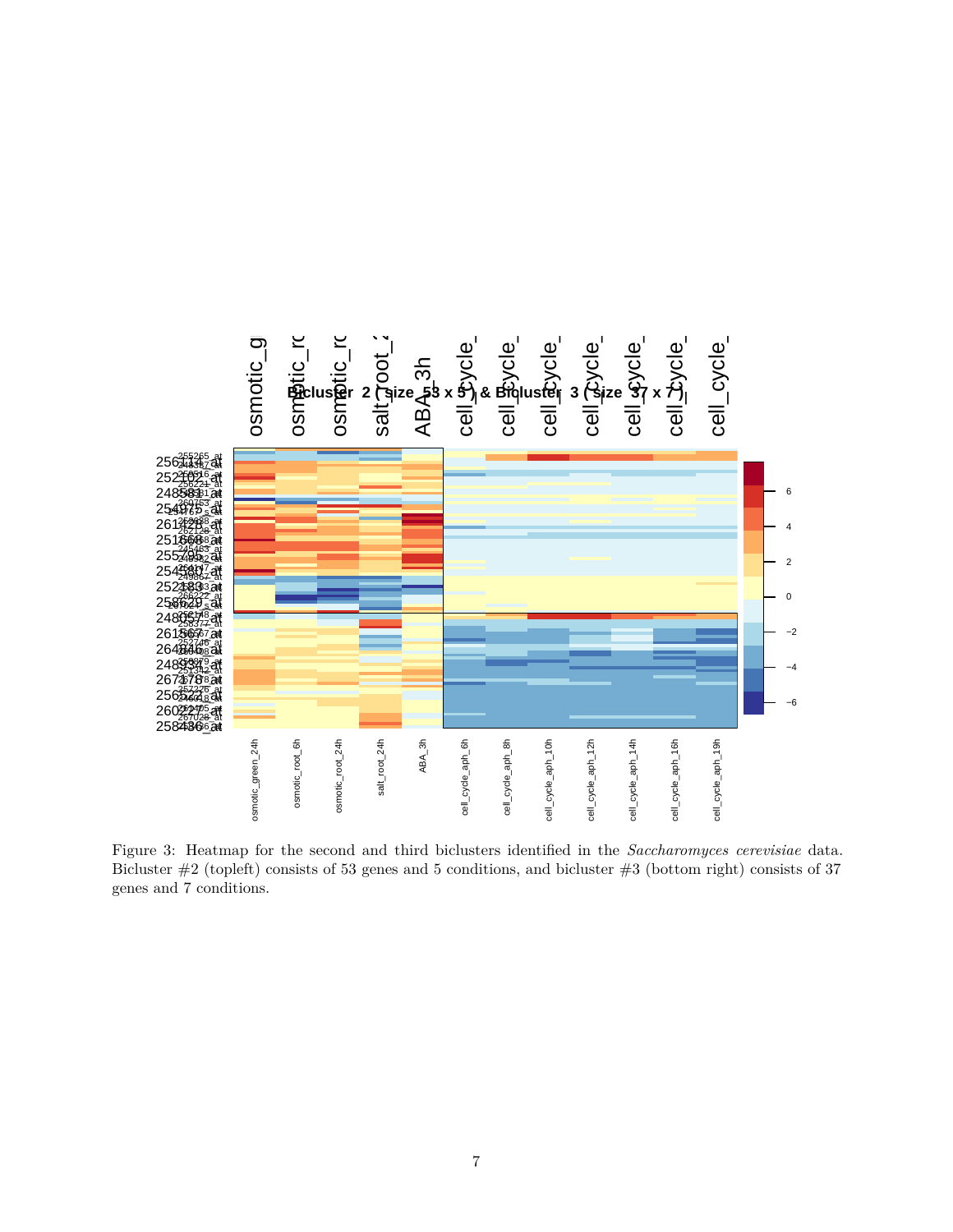

Figure 4: Network for the second bicluster identified in the *Saccharomyces cerevisiae* data.

```
net \leq qunetwork(x, res, number = c(2, 3), group = c(2, 3), method = "spearman")
if (requireNamespace("qgraph", quietly = TRUE))
    qgraph::qgraph(net[[1]], groups = net[[2]], layout = "spring", minimum = 0.6,
        legend.cex = 0.5, color = c("red", "blue", "gold", "gray"), edge.label = FALSE)
```
## Warning in qgraph::qgraph(net[[1]], groups = net[[2]], layout = "spring", : The following ## arguments are not documented and likely not arguments of qgraph and thus ignored: edge.label

```
# Output overlapping heatmap XML, could be used in other software such
# as Cytoscape, Biomax or JNets
sink('tempnetworkresult.gr')
qunet2xml(net, minimum = 0.6, color = cbind(rainbow(length(net[[2]]) - 1), "gray"))
sink()
# We can use Cytoscape, Biomax or JNets open file named 'tempnetworkresult.gr'
```
## **Example of** *Escherichia coli* **data**

The *Escherichia coli* data consists of 4,297 genes and 466 conditions.

```
library(QUBIC)
library(QUBICdata)
data("ecoli", package = "QUBICdata")
# Discretization
matrix1 <- ecoli[1:7, 1:4]
matrix1
```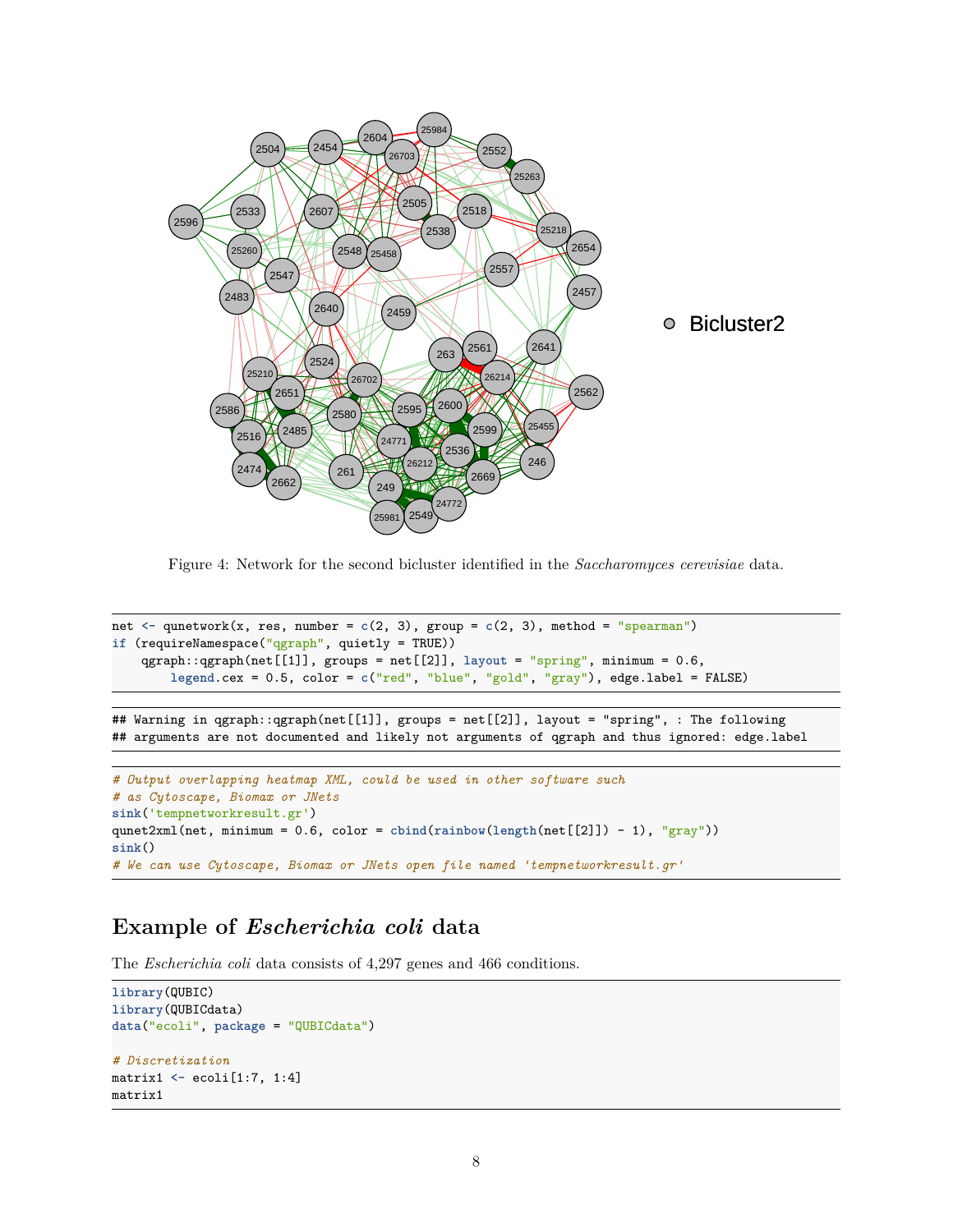

Figure 5: Network for the second and third biclusters identified in the *Saccharomyces cerevisiae* data.

|    |          |          | dinI_U_N0025 dinP_U_N0025 lexA_U_N0025 lon_U_N0025 |          |          |
|----|----------|----------|----------------------------------------------------|----------|----------|
| ## | ## b4634 | 9.077693 | 9.225537                                           | 9.138900 | 9.114353 |
|    |          |          |                                                    |          |          |
|    | ## b3241 | 7.122300 | 7.195453                                           | 7.051193 | 7.124200 |
|    | ## b3240 | 7.184417 | 7.336610                                           | 7.283377 | 7.188263 |
|    | ## b3243 | 7.902090 | 7.963167                                           | 7.847747 | 7.943650 |
|    | ## b3242 | 6.801900 | 6.843213                                           | 6.795007 | 6.889897 |
|    | ## b2836 | 9.114207 | 9.133303                                           | 9.167487 | 9.189480 |
|    | ## b0885 | 9.057120 | 8.918723                                           | 8.985483 | 9.002663 |
|    |          |          |                                                    |          |          |
| ## |          |          |                                                    |          |          |
|    |          |          | dinI_U_N0025 dinP_U_N0025 lexA_U_N0025 lon_U_N0025 |          |          |
|    | ## b4634 | $-1$     |                                                    |          | $\Omega$ |
|    | ## b3241 | $\Omega$ |                                                    | $-1$     | 0        |
|    | ## b3240 | $-1$     |                                                    | 0        | 0        |
|    | ## b3243 | 0        |                                                    | $-1$     | 0        |
|    | ## b3242 | $\Omega$ |                                                    | $-1$     |          |
|    | ## b2836 | $-1$     | 0                                                  | $\Omega$ |          |

#### *# QUBIC*

```
res <- biclust::biclust(ecoli, method = BCQU(), r = 1, q = 0.06, c = 0.95, o = 100,
    f = 0.25, k = max(ncol(ecoli)%/%20, 2))
system.time(res <- biclust::biclust(ecoli, method = BCQU(), r = 1, q = 0.06, c = 0.95,
    o = 100, f = 0.25, k = max(ncol(ecoli)%/%20, 2)))
```
## user system elapsed

```
## 16.543 0.112 15.630
```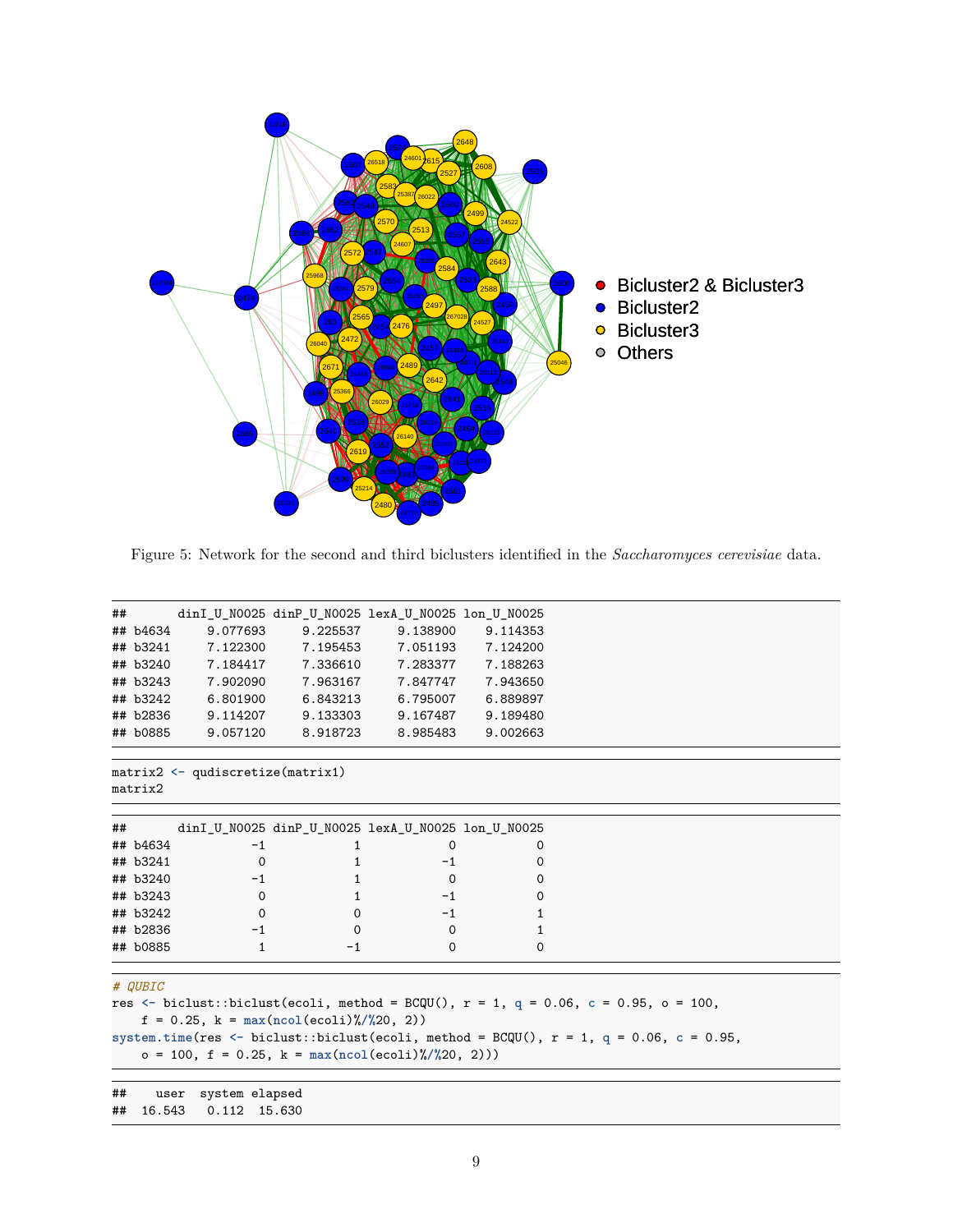**summary**(res)

```
##
## An object of class Biclust
##
## call:
## biclust::biclust(x = ecoli, method = BCQU(), r = 1, q = 0.06, c = 0.95, o = 100,
\# f = 0.25, k = max(ncol(ecoli)%/%20, 2))
##
## Number of Clusters found: 20
##
## Cluster sizes:
## BC 1 BC 2 BC 3 BC 4 BC 5 BC 6 BC 7 BC 8 BC 9 BC 10 BC 11 BC 12 BC 13 BC 14
## Number of Rows: 437 121 51 108 103 65 41 26 27 20 25 23 17 18
## Number of Columns: 29 45 94 44 38 38 31 33 31 27 19 20 23 21
## BC 15 BC 16 BC 17 BC 18 BC 19 BC 20
## Number of Rows: 14 15 13 11 5 6
## Number of Columns: 26 20 22 25 32 23
```
*# Draw heatmap for the 5th bicluster identified in Escherichia coli data*

```
library(RColorBrewer)
paleta <- colorRampPalette(rev(brewer.pal(11, "RdYlBu")))(11)
par(mar = c(5, 4, 3, 5) + 0.1, mgp = c(0, 1, 0), cex.lab = 1.1, cex.axis = 0.5,
    cex.mainloop = 1.1)quheatmap(ecoli, res, number = 5, showlabel = TRUE, col = paleta)
```

```
library(RColorBrewer)
paleta <- colorRampPalette(rev(brewer.pal(11, "RdYlBu")))(11)
par(mar = c(5, 4, 3, 5), cex.lab = 1.1, cex.axis = 0.5, cex.main = 1.1)
quheatmap(ecoli, res, number = c(4, 8), showlabel = TRUE, col = paleta)
```

```
# construct the network for the 5th identified bicluster in Escherichia coli data
net <- qunetwork(ecoli, res, number = 5, group = 5, method = "spearman")
if (requireNamespace("qgraph", quietly = TRUE))
    qgraph::qgraph(net[[1]], groups = net[[2]], layout = "spring", minimum = 0.6,
        color = cbind(rainbow(length(net[[2]]) - 1), "gray"), edge.label = FALSE)
```
## Warning in qgraph::qgraph(net[[1]], groups = net[[2]], layout = "spring", : The following ## arguments are not documented and likely not arguments of qgraph and thus ignored: edge.label

```
# construct the network for the 4th and 8th identified bicluster in Escherichia coli data
net <- qunetwork(ecoli, res, number = c(4, 8), group = c(4, 8), method = "spearman")
if (requireNamespace("qgraph", quietly = TRUE))
    qgraph::qgraph(net[[1]], groups = net[[2]], legend.cex = 0.5, layout = "spring",
        minimum = 0.6, color = c("red", "blue", "gold", "gray"), edge.label = FALSE)
```

```
## Warning in qgraph::qgraph(net[[1]], groups = net[[2]], legend.cex = 0.5, : The following
    arguments
```
## are not documented and likely not arguments of qgraph and thus ignored: edge.label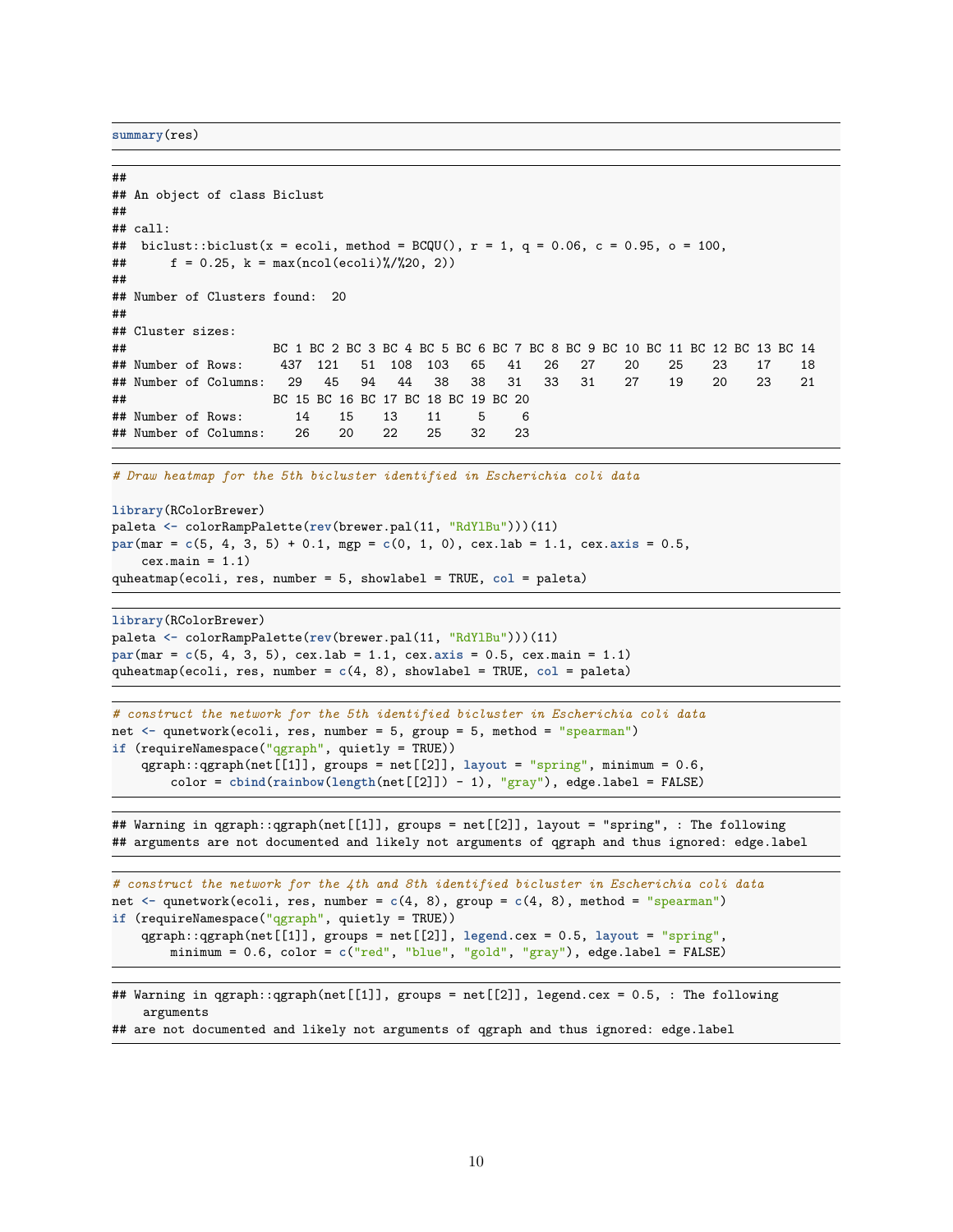**Bicluster 5 (size 103 x 38 )**



Figure 6: Heatmap for the fifth bicluster identified in the *Escherichia coli* data. The bicluster consists of 103 genes and 38 conditions

### **Query-based biclustering**

We can conduct a query-based biclustering by adding the weight parameter. In this example, the instance file "511145.protein.links.v10.txt" (Szklarczyk et al. 2014) was downloaded from string [\(http://string](http://string-db.org/download/protein.links.v10/511145.protein.links.v10.txt.gz)[db.org/download/protein.links.v10/511145.protein.links.v10.txt.gz\)](http://string-db.org/download/protein.links.v10/511145.protein.links.v10.txt.gz) and decompressed and saved in working directory.

```
# Here is an example to download and extract the weight
library(igraph)
url <- "http://string-db.org/download/protein.links.v10/511145.protein.links.v10.txt.gz"
tmp <- tempfile()
download.file(url, tmp)
graph = read.graph(gzfile(tmp), format = "ncol")
unlink(tmp)
ecoli.weight <- get.adjacency(graph, attr = "weight")
```

```
library(QUBIC)
library(QUBICdata)
data("ecoli", package = "QUBICdata")
data("ecoli.weight", package = "QUBICdata")
res0 <- biclust(ecoli, method = BCQU(), verbose = FALSE)
res0
```
## ## An object of class Biclust ## ## call: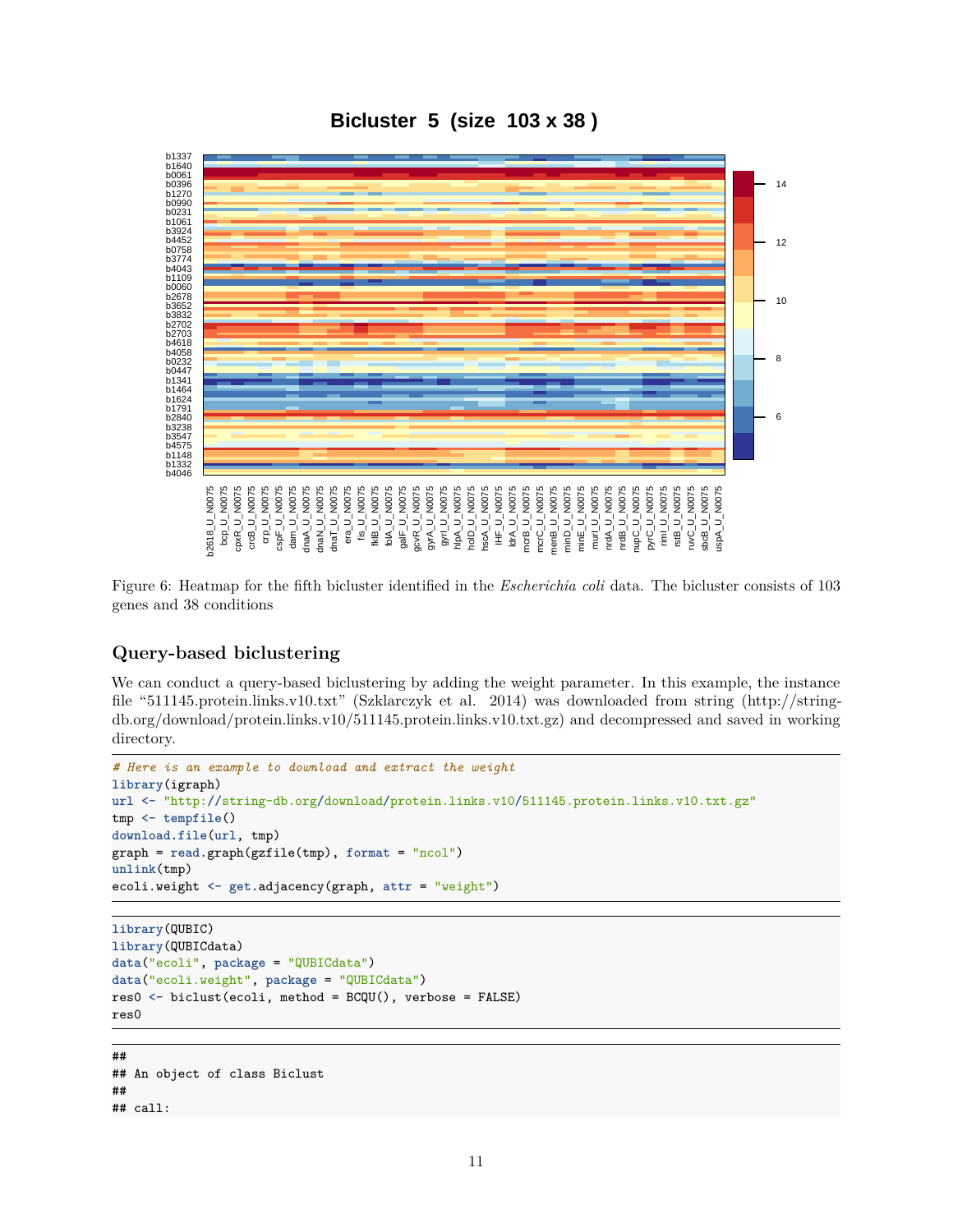

Figure 7: Heatmap for the fourth and eighth biclusters identified in the *Escherichia coli* data. Bicluster  $\#4$ (topleft) consists of 108 genes and 44 conditions, and bicluster #8 (bottom right) consists of 26 genes and 33 conditions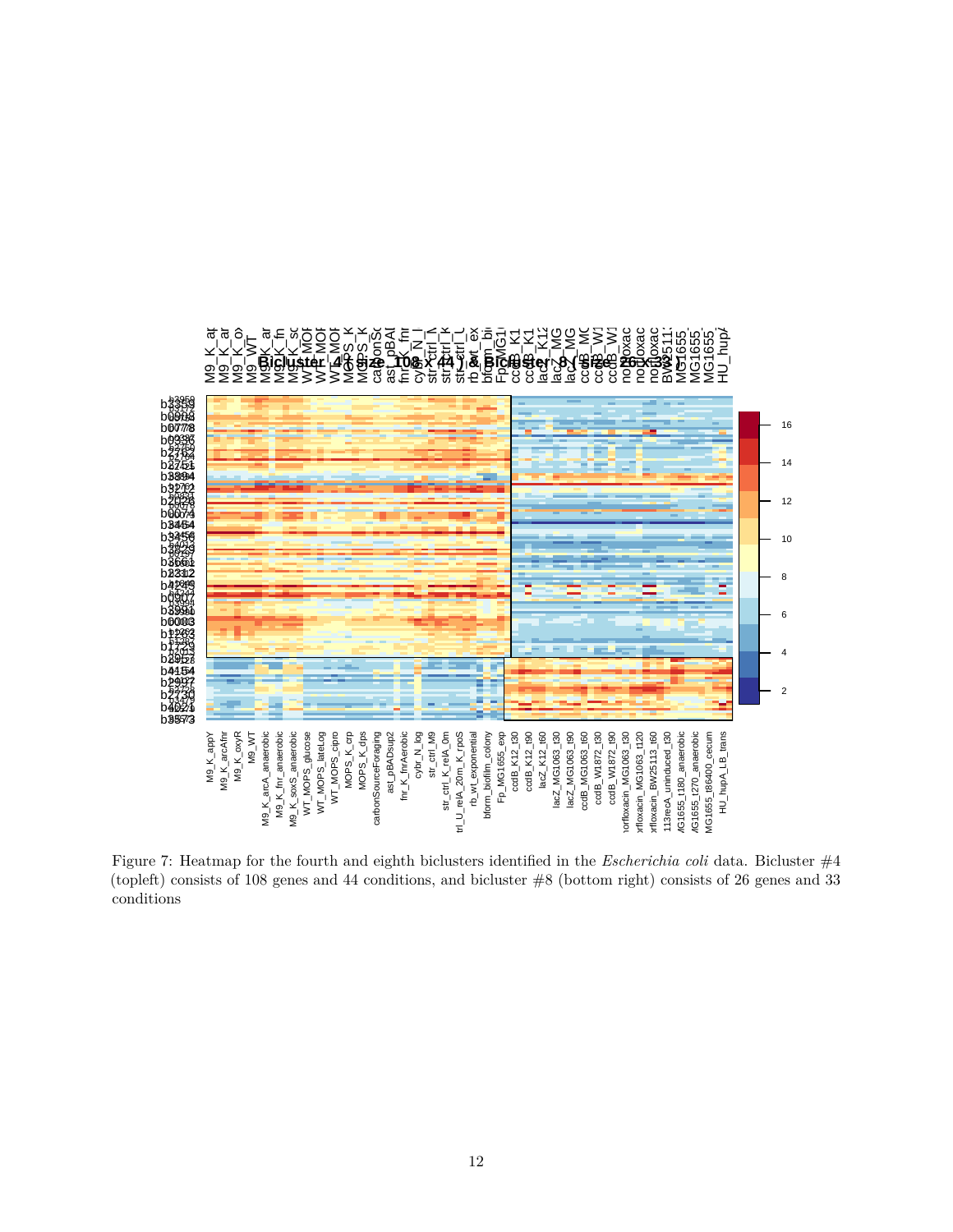

Figure 8: Network for the fifth bicluster identified in the *Escherichia coli* data.



Figure 9: Network for the fourth and eighth biclusters identified in the *Escherichia coli* data.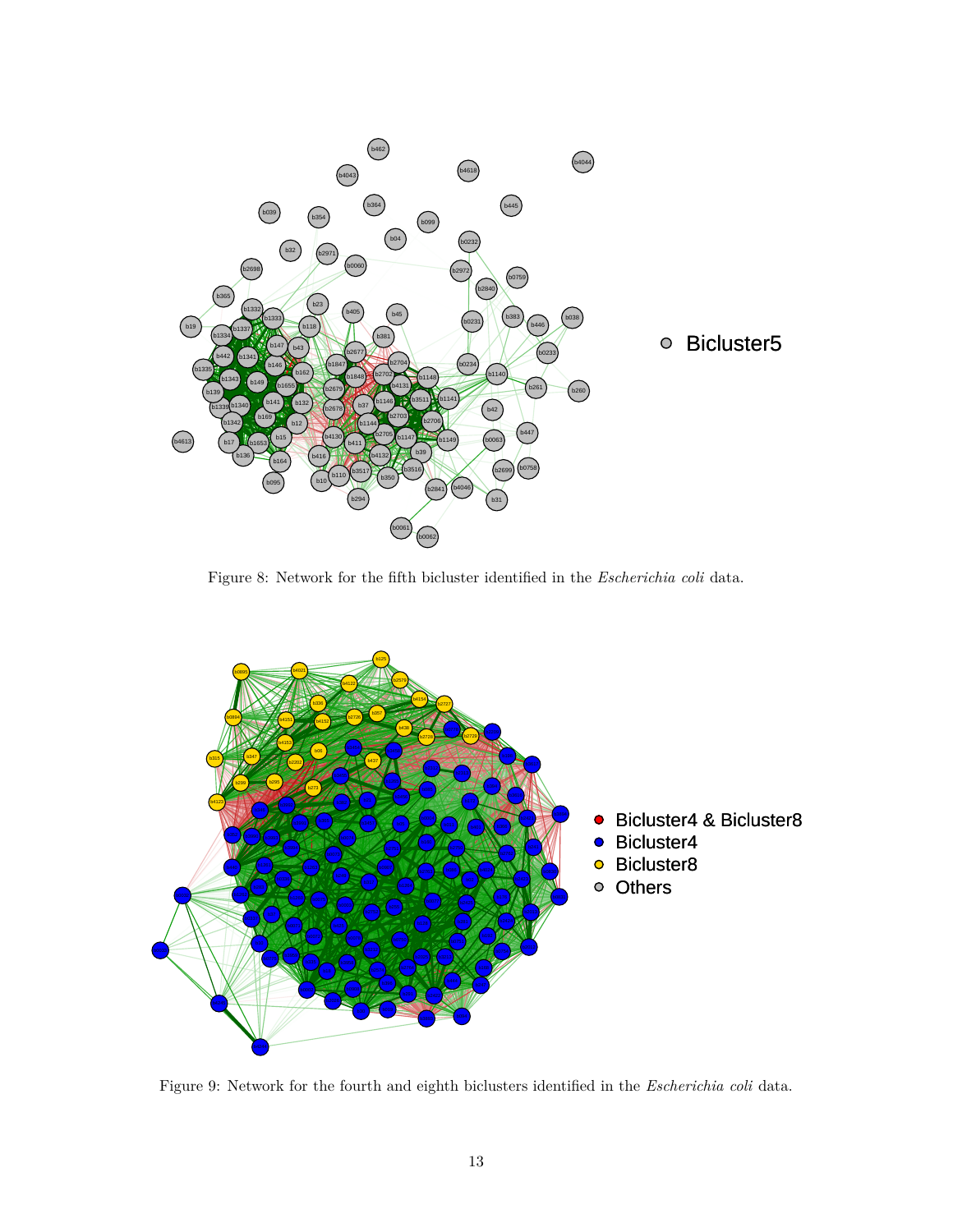```
## biclust(x = ecoli, method = BCQU(), verbose = FALSE)##
## Number of Clusters found: 100
##
## First 5 Cluster sizes:
## BC 1 BC 2 BC 3 BC 4 BC 5
## Number of Rows: 437 519 178 180 169
## Number of Columns: 29 22 52 50 53
```

```
res4 <- biclust(ecoli, method = BCQU(), weight = ecoli.weight, verbose = FALSE)
res4
```

```
##
## An object of class Biclust
##
## call:
## biclust(x = ecoli, method = BCQU(), weight = ecoli.weight, verbose = FALSE)
##
## Number of Clusters found: 100
##
## First 5 Cluster sizes:
## BC 1 BC 2 BC 3 BC 4 BC 5
## Number of Rows: 437 519 178 180 169
## Number of Columns: 29 22 52 50 53
```
### **Bicluster-expanding**

we can expand existing biclustering results to recruite more genes according to certain consistency level:

```
res5 <- biclust(x = ecoli, method = BCQU(), seedbicluster = res, f = 0.25, verbose = FALSE)
summary(res5)
```

```
##
## An object of class Biclust
##
## call:
## biclust(x = ecoli, method = BCQU(), seedbicluster = res, f = 0.25, verbose = FALSE)
##
## Number of Clusters found: 20
##
## Cluster sizes:
## BC 1 BC 2 BC 3 BC 4 BC 5 BC 6 BC 7 BC 8 BC 9 BC 10 BC 11 BC 12 BC 13 BC 14
## Number of Rows: 593 151 51 110 117 68 84 27 43 20 36 30 17 19
## Number of Columns: 29 45 94 44 38 38 31 33 31 27 19 20 23 21
## BC 15 BC 16 BC 17 BC 18 BC 19 BC 20
## Number of Rows: 14 16 16 11 5 6
## Number of Columns: 26 20 22 25 32 23
```
### **Biclusters comparison**

We can compare the biclustering results obtained from different algorithms, or from a same algorithm with different combinations of parameter.

```
test <- ecoli[1:50,]
res6 <- biclust(test, method = BCQU(), verbose = FALSE)
res7 <- biclust (test, method = BCCC())
```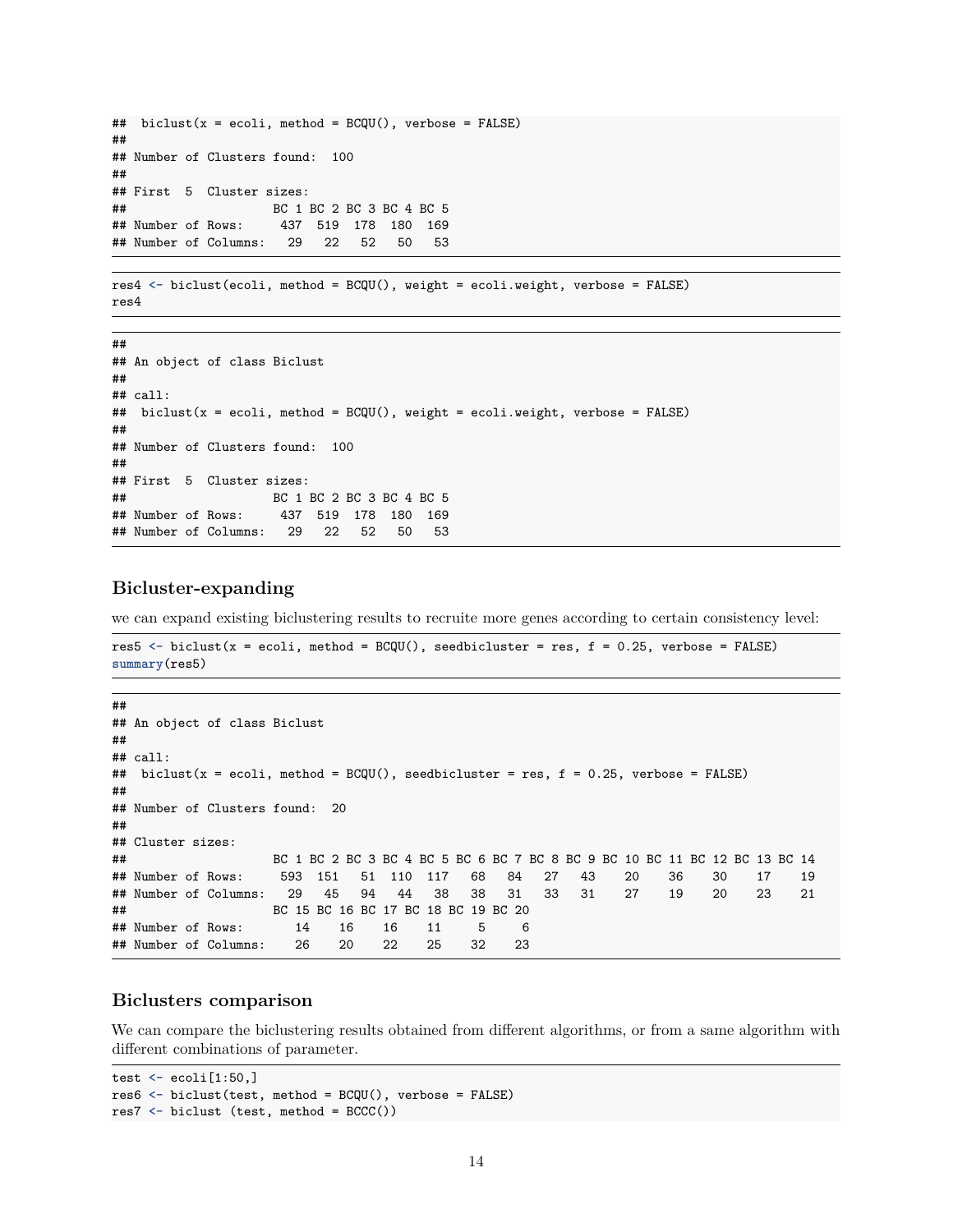res8 **<-** biclust(test, method = BCBimax()) showinfo (test, **c**(res6, res7, res8))

```
## 1: Call and Parameter
## 2: number of detected biclusters
## 3: nrow of the first bicluster
## 4: ncol of the first bicluster
## 5: area of the first bicluster
## 6: ratio (nrow / ncol) of the first bicluster
## 7: ratio (nrow / ncol) of the matrix
## 8: max nrow and corresponding bicluster
## 9: max ncol and corresponding bicluster
## 10: max area and corresponding bicluster
## 11: union of rows, (# and %)
## 12: union of columns, (# and %)
## 13: overlap of first two biclusters (row, col, area)
##
##
## 1 2 3 4 5 6 7 8 9 10 11 12 13
## biclust(x = test, method = BCQU(), verbose = FALSE) 59 11 25 275 0.44 0.1072961 11 1
    42 12 275 1 49 98 283 60.72961 1 0 0
## biclust(x = test, method = BCCC()) 1 50 466 23300 0.1072961 0.1072961 50 1 466 1
    23300 1 50 100 1 100
## biclust(x = test, method = BCBimax()) 1 50 466 23300 0.1072961 0.1072961 50 1
    466 1 23300 1 50 100 466 100
```
### **References**

Brazma, Alvis, and Jaak Vilo. 2000. "Gene Expression Data Analysis." *FEBS Letters* 480 (1): 17–24.

Cheng, Yizong, and George M Church. 2000. "Biclustering of Expression Data." In *Proceedings of the Eighth International Conference on Intelligent Systems for Molecular Biology*, edited by Philip Bourne, Michael Gribskov, Russ Altman, Nancy Jensen, Debra Hope, Thomas Lengauer, Julie Mitchell, et al., 8:93–103. AAAI Press, Menlo Park, CA.

Eren, Kemal, Mehmet Deveci, Onur Küçüktunç, and Ümit V. Çatalyürek. 2012. "A Comparative Analysis of Biclustering Algorithms for Gene Expression Data." *Briefings in Bioinformatics*. [https://doi.org/10.1093/](https://doi.org/10.1093/bib/bbs032) [bib/bbs032.](https://doi.org/10.1093/bib/bbs032)

Fehrmann, Rudolf SN, Juha M Karjalainen, Małgorzata Krajewska, Harm-Jan Westra, David Maloney, Anton Simeonov, Tune H Pers, et al. 2015. "Gene Expression Analysis Identifies Global Gene Dosage Sensitivity in Cancer." *Nature Genetics* 47 (2): 115–25.

Gu, Jiajun, and Jun S Liu. 2008. "Bayesian Biclustering of Gene Expression Data." *BMC Genomics* 9 (Suppl 1): S4.

Lazzeroni, Laura, Art Owen, and others. 2002. "Plaid Models for Gene Expression Data." *Statistica Sinica* 12 (1): 61–86.

Li, Guojun, Qin Ma, Haibao Tang, Andrew H Paterson, and Ying Xu. 2009. "QUBIC: A Qualitative Biclustering Algorithm for Analyses of Gene Expression Data." *Nucleic Acids Research* 37 (15): e101.

Szklarczyk, Damian, Andrea Franceschini, Stefan Wyder, Kristoffer Forslund, Davide Heller, Jaime Huerta-Cepas, Milan Simonovic, et al. 2014. "STRING V10: Protein–Protein Interaction Networks, Integrated over the Tree of Life." *Nucleic Acids Research* 43: D447–D452. [https://doi.org/10.1093/nar/gku1003.](https://doi.org/10.1093/nar/gku1003)

Zhang, Yu, Juan Xie, Jinyu Yang, Anne Fennell, Chi Zhang, and Qin Ma. 2017. "QUBIC: A Bioconductor Package for Qualitative Biclustering Analysis of Gene Co- Expression Data." *Bioinformatics* 33 (3): 450–52. [https://doi.org/10.1093/bioinformatics/btw635.](https://doi.org/10.1093/bioinformatics/btw635)